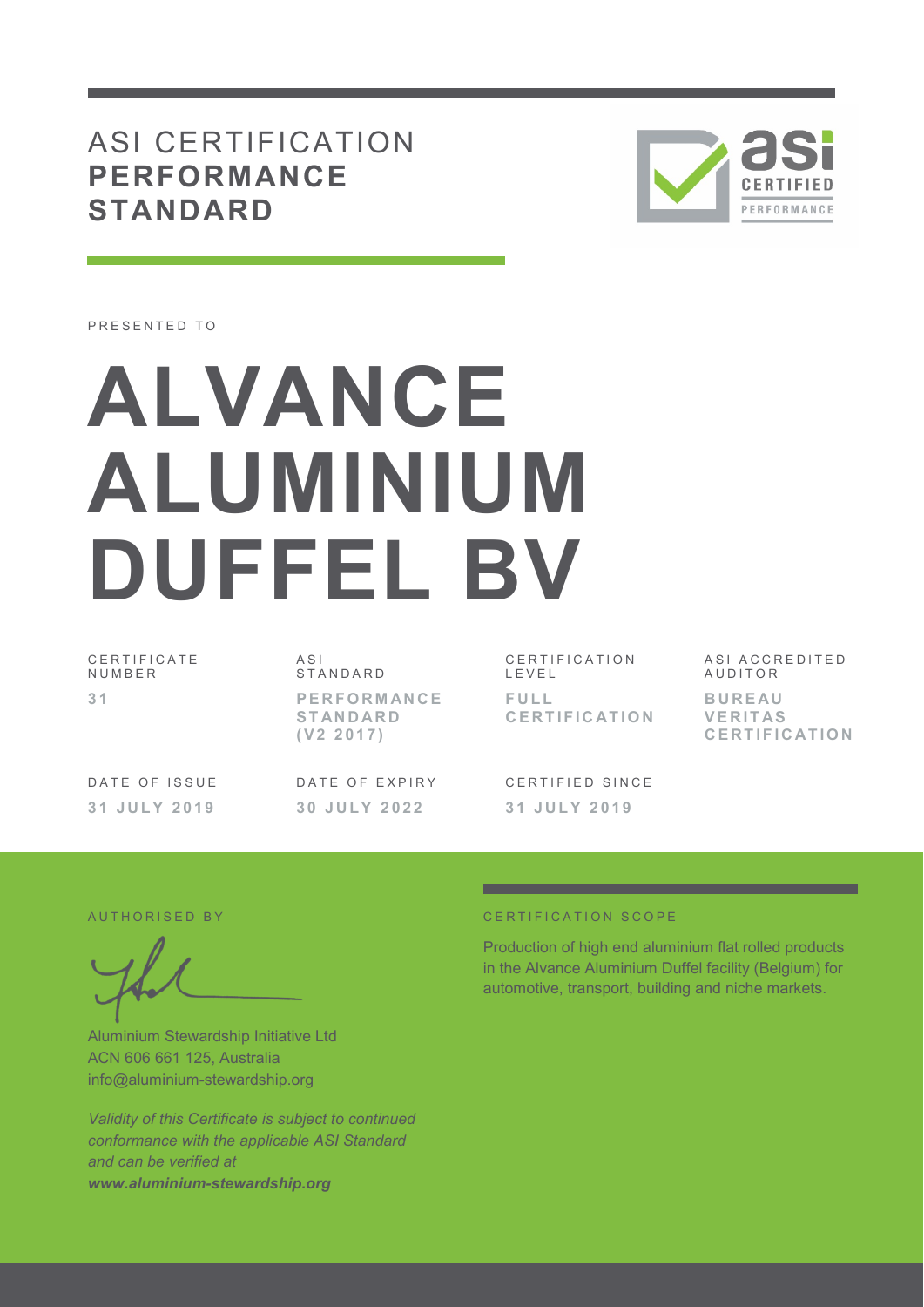## SUMMARY AUDIT REPORT **PERFORMANCE STANDARD**

### **OVERVIEW**

| MEMBER NAME                       | <b>ALVANCE Aluminium Duffel BV</b>                                                                                                                                                                                                                                                      |  |  |
|-----------------------------------|-----------------------------------------------------------------------------------------------------------------------------------------------------------------------------------------------------------------------------------------------------------------------------------------|--|--|
| ENTITY NAME                       | <b>ALVANCE Aluminium Duffel BV</b>                                                                                                                                                                                                                                                      |  |  |
| CERTIFICATION<br>SCOPE            | Production of high end aluminium flat rolled products in the Alvance<br>Aluminium Duffel facility (Belgium) for automotive, transport, building and<br>niche markets.                                                                                                                   |  |  |
| SUPPLY CHAIN<br><b>ACTIVITIES</b> | Casthouses<br>Aluminium Re-melting/Refining<br>$\bullet$<br>Semi-Fabrication                                                                                                                                                                                                            |  |  |
| ASI STANDARD                      | Performance Standard V2                                                                                                                                                                                                                                                                 |  |  |
| AUDIT TYPE                        | Initial Certification Audit (24 - 25 April 2019)<br>Surveillance Audit (24 January 2022) (Following acquisition of the Entity<br>$\bullet$<br>(formerly Aleris Aluminum Duffel BVBA) by Alvance Aluminium Duffel BV<br>on 30 September 2020)                                            |  |  |
| AUDIT FIRM                        | <b>Bureau Veritas Certification</b>                                                                                                                                                                                                                                                     |  |  |
| AUDIT DATE                        | 24 - 25 April 2019 (Initial Certification Audit)<br>24 January 2022 (Surveillance Audit)                                                                                                                                                                                                |  |  |
| AUDIT REPORT<br>SUBMISSION        | 17 May 2019 (Initial Certification Audit)<br>4 March 2022 (Surveillance Audit)                                                                                                                                                                                                          |  |  |
| AUDIT SCOPE                       | Initial Certification Audit (24 - 25 April 2019)<br>Aleris Aluminum Duffel BVBA is a mill in Belgium that provides automotive<br>body sheet and General coil and sheet products.<br>Supply chain activities included in the audit scope:<br>Casthouses<br>Aluminium Re-melting/Refining |  |  |
|                                   | Semi-Fabrication<br>All relevant criteria in the ASI Performance Standard were included in the<br>audit scope.                                                                                                                                                                          |  |  |

and the control of the control of the control of the control of the control of the control of the control of the control of the control of the control of the control of the control of the control of the control of the cont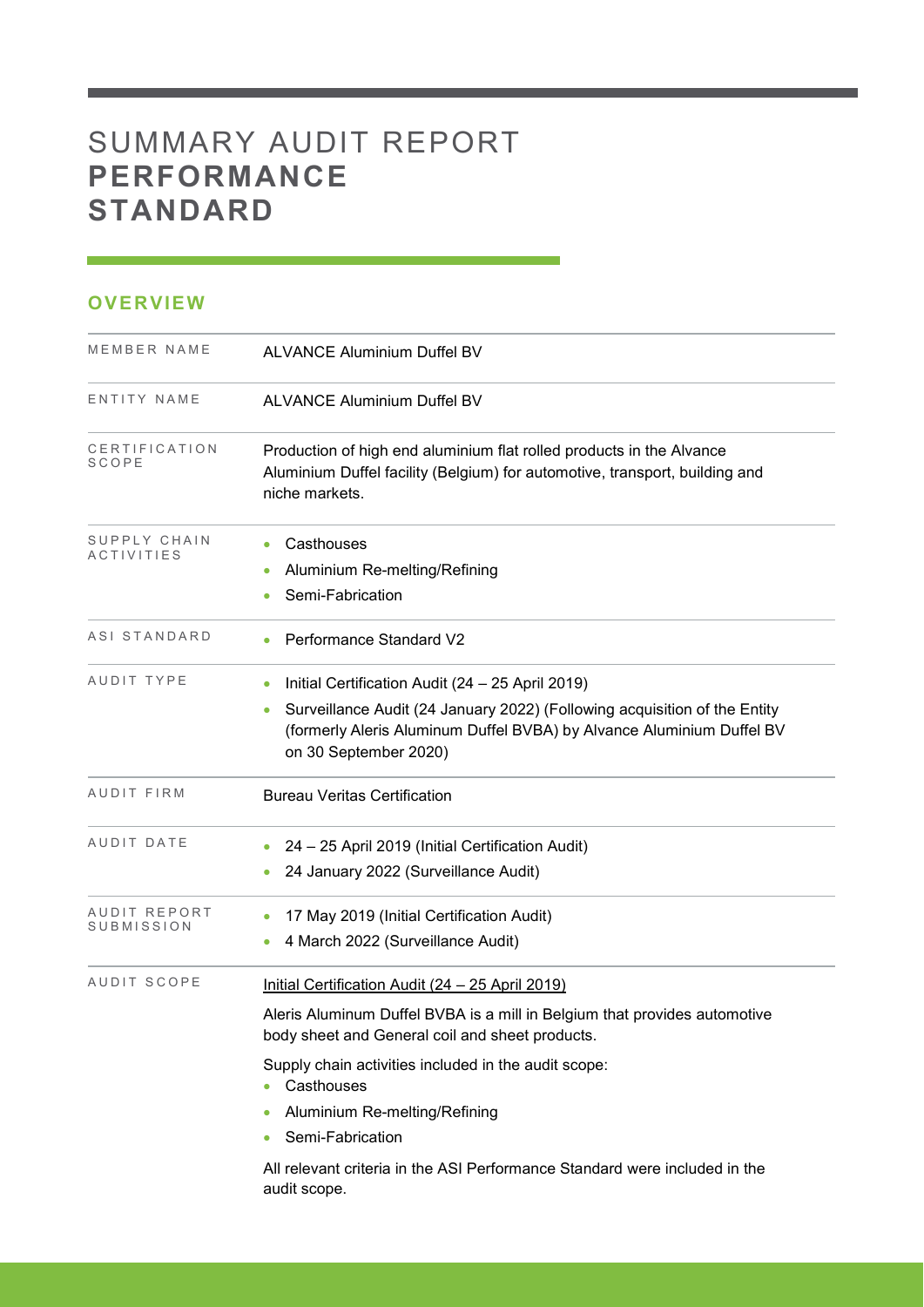|                                     | Surveillance Audit (24 January 2022)                                                                                                                                                                                         |  |  |  |  |  |
|-------------------------------------|------------------------------------------------------------------------------------------------------------------------------------------------------------------------------------------------------------------------------|--|--|--|--|--|
|                                     | Alvance Aluminium Duffel BV is a mill in Belgium that provides automotive<br>body sheet and general coil and sheet products.                                                                                                 |  |  |  |  |  |
|                                     | Supply chain activities included in the audit scope:<br>Casthouses                                                                                                                                                           |  |  |  |  |  |
|                                     | Aluminium Re-melting/Refining                                                                                                                                                                                                |  |  |  |  |  |
|                                     | Semi-Fabrication                                                                                                                                                                                                             |  |  |  |  |  |
|                                     | All relevant criteria in the ASI Performance Standard were included in the<br>audit scope.                                                                                                                                   |  |  |  |  |  |
|                                     | The Surveillance Audit was undertaken as a 'desktop' exercise due to the<br>close proximity to the scheduled Re-Certification Audit (July 2022) and<br>ongoing COVID-19 travel limitations present at the time of the audit. |  |  |  |  |  |
| AUDIT<br>OUTCOME                    | Certification                                                                                                                                                                                                                |  |  |  |  |  |
| AUDIT<br>METHODOLOGY<br>DECLARATION | The Auditors confirm that:                                                                                                                                                                                                   |  |  |  |  |  |
|                                     | The information provided by the Entity is true and accurate to the best<br>M<br>knowledge of the Auditor(s) preparing this report.                                                                                           |  |  |  |  |  |
|                                     | ■ The findings are based on verified Objective Evidence relevant to the<br>time period for the Audit, traceable and unambiguous.                                                                                             |  |  |  |  |  |
|                                     | The Audit Scope and audit methodology are sufficient to establish<br>confidence that the findings are indicative of the performance of the<br>Entity's defined Certification Scope.                                          |  |  |  |  |  |
|                                     | The Auditor(s) have acted in a manner deemed ethical, truthful, accurate<br>M<br>professional, independent and objective.                                                                                                    |  |  |  |  |  |
| CERTIFICATION<br>PERIOD             | 31 July 2019 - 30 July 2022                                                                                                                                                                                                  |  |  |  |  |  |
| NEXT AUDIT<br>TYPE                  | <b>Re-Certification Audit</b>                                                                                                                                                                                                |  |  |  |  |  |
| NEXT AUDIT<br><b>DUE DATE</b>       | 30 July 2022                                                                                                                                                                                                                 |  |  |  |  |  |
| CERTIFICATE<br>NUMBER               | 31                                                                                                                                                                                                                           |  |  |  |  |  |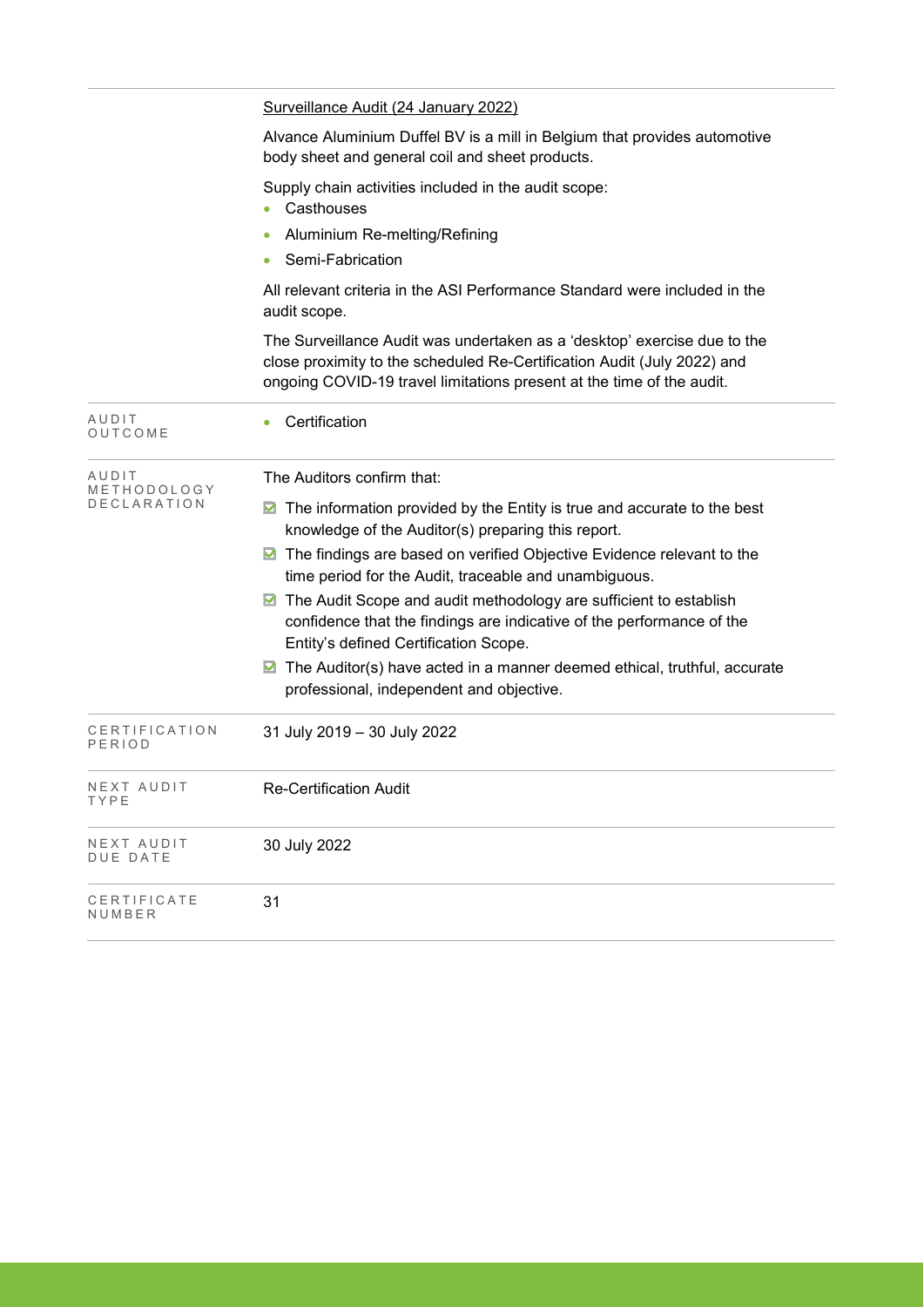## **SUMMARY OF FINDINGS**

| <b>CRITERION</b>                                                                 | <b>RATING</b> | COMMENT                                                                                                                                                                                                                                                                                                                             |  |
|----------------------------------------------------------------------------------|---------------|-------------------------------------------------------------------------------------------------------------------------------------------------------------------------------------------------------------------------------------------------------------------------------------------------------------------------------------|--|
| PRINCIPLE 1 BUSINESS INTEGRITY                                                   |               |                                                                                                                                                                                                                                                                                                                                     |  |
| 1.1 Legal Compliance                                                             | Conformance   | Governance is a shared responsibility between the<br>site and central functions of the group. Alvance<br>Aluminium Duffel BV has a legal department;<br>annual audits are conducted. A complete economic<br>and financial information report is available on the<br>website of the national bank of Belgium.                        |  |
| 1.2 Anti-Corruption                                                              | Conformance   | The Entity has a detailed Code of Conduct that<br>contains business practices and procedures<br>relating to Corruption and Bribery. All white-collar<br>workers have to participate in and pass regular e-<br>learnings. A global compliance hotline exists.                                                                        |  |
| 1.3 Code of Conduct                                                              | Conformance   | The Entity has an internal and an external Code of<br>Conduct and refers to it on its website and in its<br>sustainability reports. An external hotline for<br>compliance is communicated:<br>www.MySafeWorkplace.com                                                                                                               |  |
| PRINCIPLE 2 POLICY & MANAGEMENT                                                  |               |                                                                                                                                                                                                                                                                                                                                     |  |
| 2.1a Environmental, Social, and<br>Governance Policy (implement and<br>maintain) | Conformance   | The Entity has an Integrated Management System<br>for environmental, social and governance<br>compliance. Several Policies exist and are<br>translated in various languages (Code of Conduct,<br>Health, Safety, Security and Environment Policy<br>etc.), the implementation is monitored through the<br>internal auditing system. |  |
| 2.1b Environmental, Social, and<br>Governance Policy (senior<br>management)      | Conformance   | There is a strong commitment from management to<br>the implementation of the Management Systems.<br>External audits and evaluations take place to verify<br>the effective implementation of the systems, both<br>by certification bodies and public authorities.                                                                    |  |
| 2.1c Environmental, Social, and<br>Governance Policy (communication)             | Conformance   | Policies are communicated externally on the<br>website and internally at the plant. Main<br>achievements are communicated in the publicly<br>available Sustainability Report:<br>https://alvancealuminiumduffel.be/downloads<br>The OH&S Policy can be found at:<br>https://alvancealuminiumduffel.be/downloads                     |  |
| 2.2 Leadership                                                                   | Conformance   | The global Vice President for Health, Safety and<br>Environment has responsibility for ASI at group<br>level; the responsibility for ASI implementation at<br>the Entity is delegated to a senior local manager.                                                                                                                    |  |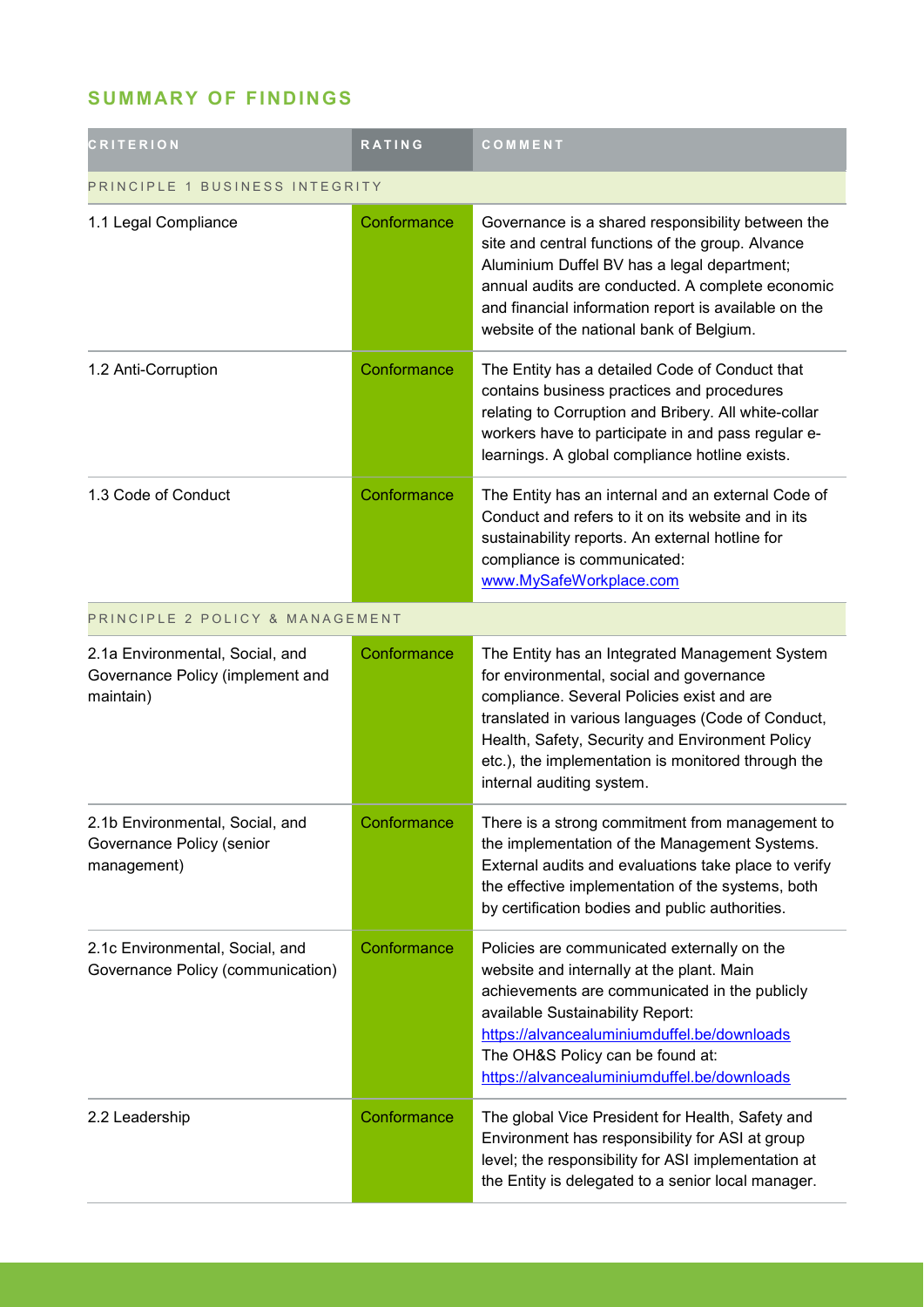| <b>CRITERION</b>                                                       | <b>RATING</b> | COMMENT                                                                                                                                                                                                                                                                                                              |  |
|------------------------------------------------------------------------|---------------|----------------------------------------------------------------------------------------------------------------------------------------------------------------------------------------------------------------------------------------------------------------------------------------------------------------------|--|
| 2.3a Environmental and Social<br>Management Systems<br>(environmental) | Conformance   | The Entity holds a valid ISO 14001:2015 certificate,<br>based on a well implemented Environmental<br>Management System.                                                                                                                                                                                              |  |
| 2.3b Environmental and Social<br>Management Systems (social)           | Conformance   | The Entity has Social Management Systems<br>implemented, covering health and safety as well as<br>work related issues. Several trade unions are<br>present at the Entity and Worker representatives<br>participate in meetings and committees. Periodic<br>external audits are conducted by public authorities.      |  |
| 2.4 Responsible Sourcing                                               | Conformance   | All suppliers are evaluated on risks concerning<br>social, safety, governance and environmental<br>issue.                                                                                                                                                                                                            |  |
| 2.5 Impact Assessments                                                 | Conformance   | Impact Assessment is covered by the Risk Analysis<br>which is part of the Environmental and<br>Occupational Health and Safety Management<br>System. The Risk Analysis is carried out on a<br>regular basis and in the case of an occurrence or<br>change.                                                            |  |
| 2.6 Emergency Response Plan                                            | Conformance   | An effective Emergency Response Plan is in place.<br>It was developed together with internal and external<br>experts in consent with local operational forces.                                                                                                                                                       |  |
| 2.7 Mergers and Acquisitions                                           | Conformance   | Mergers and acquisitions are the responsibility of<br>Alvance/GFG global, not the Entity. It is stated in<br>the Code of Ethics, that in the case of potential<br>mergers and acquisitions both local and<br>international laws and regulations must be fulfilled.                                                   |  |
| 2.8 Closure, Decommissioning and<br><b>Divestment</b>                  | Conformance   | Closure, decommissioning and divestment are the<br>responsibility of Aleris global and are executed at<br>local level. In the case of a recent temporary<br>shutdown due to the acquisition of Aleris Duffel BV<br>by Alvance Aluminium Duffel, some staff members<br>were retained.                                 |  |
| PRINCIPLE 3 TRANSPARENCY                                               |               |                                                                                                                                                                                                                                                                                                                      |  |
| 3.1 Sustainability Reporting                                           | Conformance   | The Entity recently published the Sustainability<br>Report 2020 - Towards Green Aluminium:<br>https://alvancealuminiumduffel.be/downloads                                                                                                                                                                            |  |
| 3.2 Non-compliance and liabilities                                     | Conformance   | The Entity has well established systems to avoid<br>legal non-compliances and liabilities. The Entity<br>states in its Sustainability Report 2020 that in 2020<br>investigations have commenced following<br>registered complaints by the neighbours, see page<br>25:<br>https://alvancealuminiumduffel.be/downloads |  |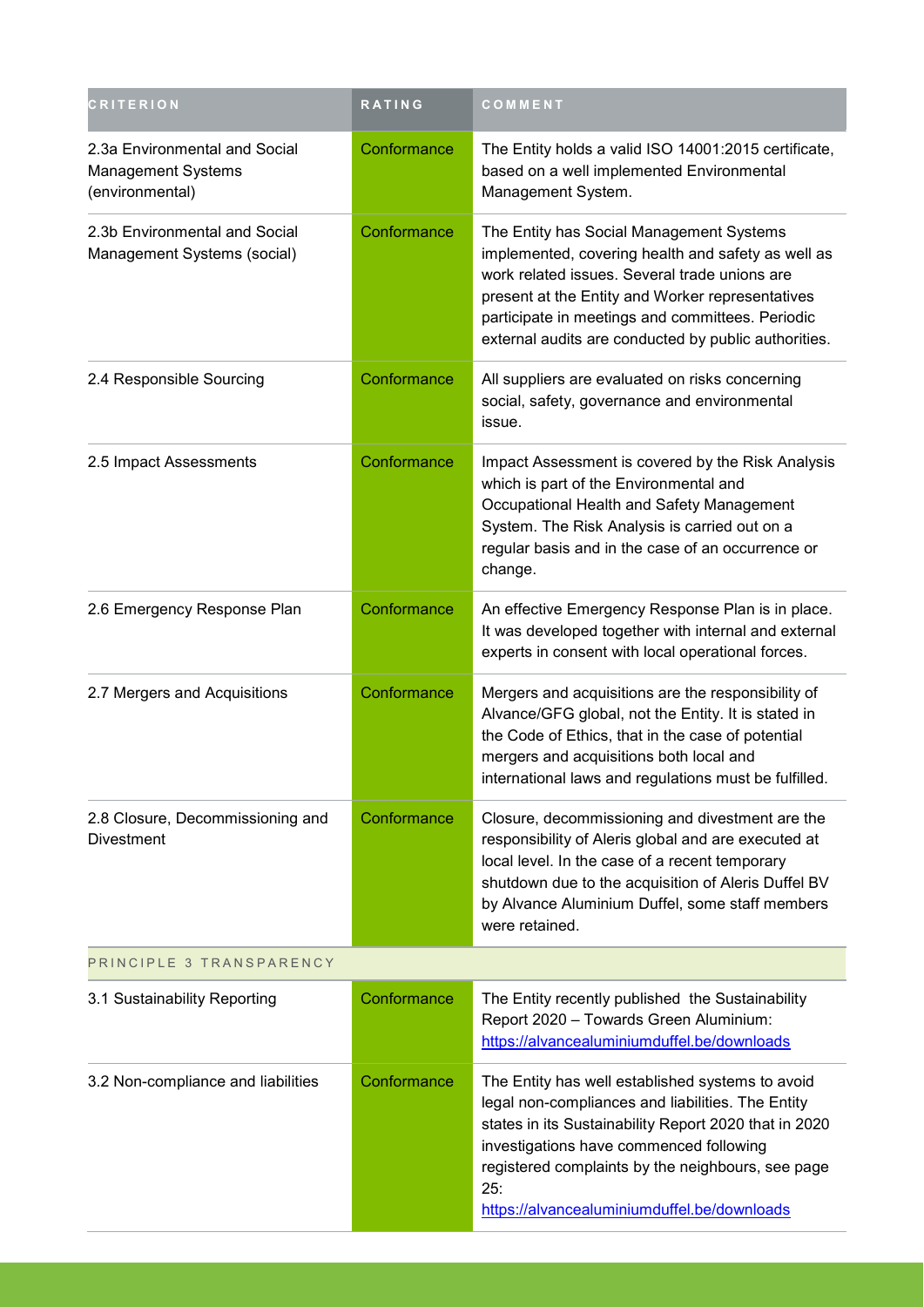| <b>CRITERION</b>                                                          | <b>RATING</b>  | COMMENT                                                                                                                                                                                                                                                                                                                                                                    |
|---------------------------------------------------------------------------|----------------|----------------------------------------------------------------------------------------------------------------------------------------------------------------------------------------------------------------------------------------------------------------------------------------------------------------------------------------------------------------------------|
| 3.3a Payments to governments<br>(legal and contractual)                   | Conformance    | The Entity states in its Sustainability Report 2020<br>that it complies with national and international laws<br>and regulations relevant to the industry, and<br>broader regulations on preventing corruption,<br>breaches of trust, fraud or money laundering.                                                                                                            |
| 3.3b Payments to governments<br>(disclosure - bauxite mining)             | Not Applicable | This Criterion is not applicable to the Entity's<br>Certification Scope.                                                                                                                                                                                                                                                                                                   |
| 3.4 Stakeholder complaints,<br>grievances and requests for<br>information | Conformance    | The Entity identifies in its Sustainability Report<br>2020 its main stakeholders and interested parties<br>with their main requirements. It informs that in the<br>last two years two complaints were made regarding<br>noise and odour. Measurements were taken to<br>lower noise and odour levels. Neighbours can<br>contact the plant 24 hours a day by phone or email. |
| PRINCIPLE 4 MATERIAL STEWARDSHIP                                          |                |                                                                                                                                                                                                                                                                                                                                                                            |
| 4.1a Environmental Life Cycle<br>Assessment (life cycle impacts)          | Conformance    | The Entity commenced in 2021 to undertake the<br>Environmental Life Cycle Assessment 2020 on<br>Automotive products in conformance with ISO<br>14040:2006 and ISO 14044:2006.                                                                                                                                                                                              |
| 4.1b Environmental Life Cycle<br>Assessment (cradle to gate)              | Conformance    | Life Cycle Assessments are available for<br>automotive and non-automotive products and can<br>be requested by clients. Information about LCA are<br>also in the Sustainability Report.                                                                                                                                                                                     |
| 4.1c Environmental Life Cycle<br>Assessment (public communication)        | Conformance    | Life Cycle Assessments 2019 for automotive and<br>non-automotive products were conducted and<br>reported in compliance with ISO 14040:2006 and<br>ISO 14044:2006.                                                                                                                                                                                                          |
| 4.2 Product design                                                        | Conformance    | The Customer To Design (CTD) tool allows product<br>designers to have a rough estimation of potential<br>Global Warming Potentials for new products in an<br>early stage.                                                                                                                                                                                                  |
| 4.3a Aluminium Process Scrap<br>(targets)                                 | Conformance    | Process Scrap and recycle targets are in place and<br>the Entity has a plan to develop processes to<br>recover scrap of customers.                                                                                                                                                                                                                                         |
| 4.3b Aluminium Process Scrap (alloy<br>separation)                        | Conformance    | Aluminium Process Scrap is separated by<br>Aluminium alloys and grades in bins for recycling.                                                                                                                                                                                                                                                                              |
| 4.4a Collection and recycling of<br>products at end-of-life (strategy)    | Conformance    | The Entity is working together with the European<br>Aluminium Association to promote end-of-life<br>recycling.                                                                                                                                                                                                                                                             |
| 4.4b Collection and recycling of<br>products at end-of-life (engagement)  | Conformance    | The Entity is an active member of the European<br>Aluminium Association (EAA) to promote the                                                                                                                                                                                                                                                                               |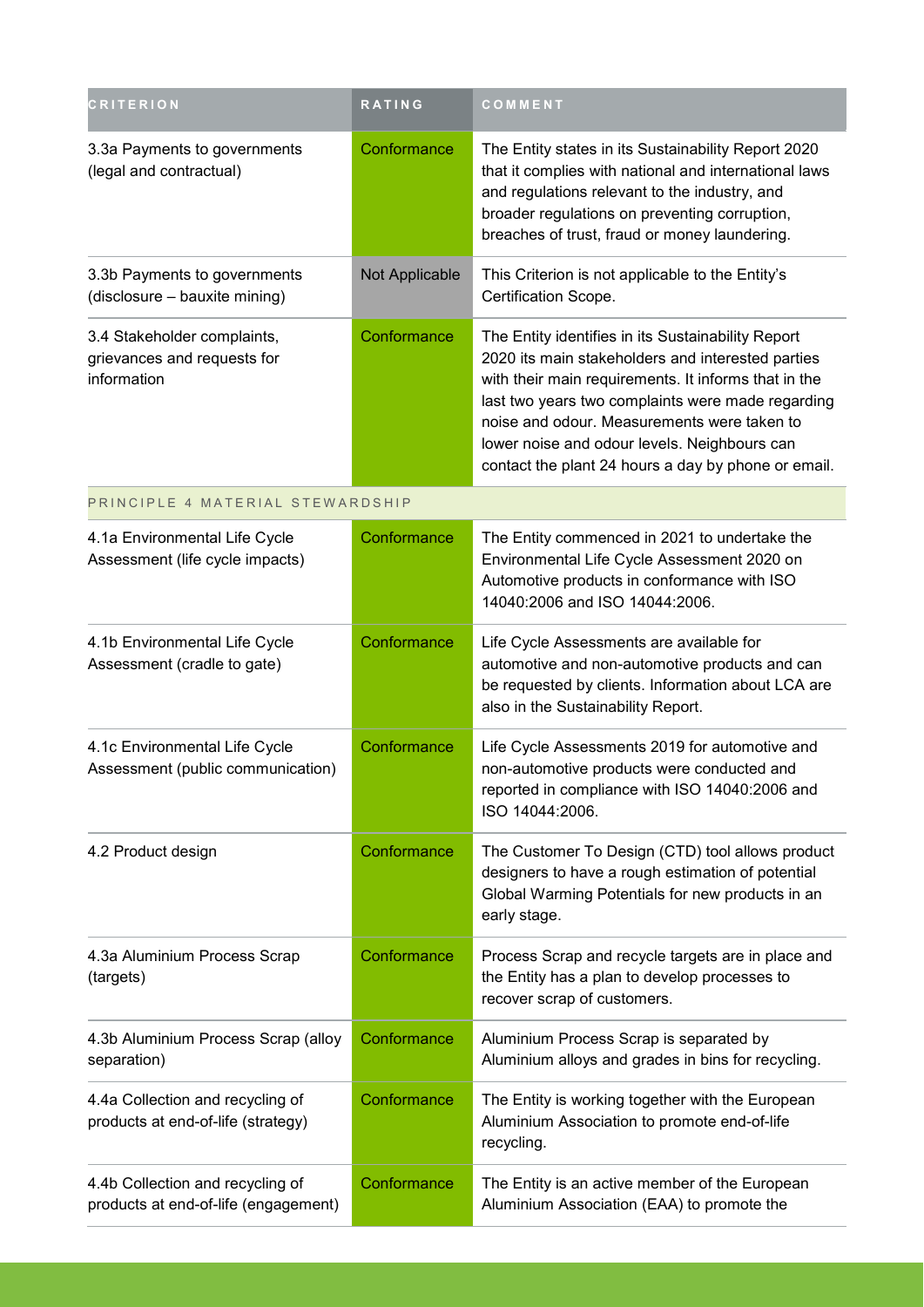| <b>CRITERION</b>                                      | RATING         | COMMENT                                                                                                                                                                                                                                                                                                                                                               |  |
|-------------------------------------------------------|----------------|-----------------------------------------------------------------------------------------------------------------------------------------------------------------------------------------------------------------------------------------------------------------------------------------------------------------------------------------------------------------------|--|
|                                                       |                | collection of end-of-life vehicle scrap. Various<br>cooperation with EAA and universities is ongoing.                                                                                                                                                                                                                                                                 |  |
| PRINCIPLE 5 GREENHOUSE GAS EMISSIONS                  |                |                                                                                                                                                                                                                                                                                                                                                                       |  |
| 5.1 Disclosure of GHG emissions<br>and energy use     | Conformance    | Greenhouse Gases (GHG) are accounted, tracked<br>and reported as needed from Government EU-ETS<br>Statement.<br>The Sustainability Report 2020 contains information<br>about GHG emissions on page 33:<br>https://alvancealuminiumduffel.be/app/uploads/202<br>1/12/2020-Sustainability-Report-ALVANCE-<br>Aluminium-Duffel.pdf                                       |  |
| 5.2 GHG emissions reductions                          | Conformance    | Greenhouse gas emission reductions measures<br>and targets are reported in the Alvance<br>Sustainability Report 2020, page 33:<br>https://alvancealuminiumduffel.be/app/uploads/202<br>1/12/2020-Sustainability-Report-ALVANCE-<br>Aluminium-Duffel.pdf                                                                                                               |  |
| 5.3a Aluminium Smelting<br>(management system)        | Not Applicable | This Criterion is not applicable to the Entity's<br>Certification Scope.                                                                                                                                                                                                                                                                                              |  |
| 5.3b Aluminium Smelting (up to and<br>including 2020) | Not Applicable | This Criterion is not applicable to the Entity's<br>Certification Scope.                                                                                                                                                                                                                                                                                              |  |
| 5.3c Aluminium Smelting (after<br>2020)               | Not Applicable | This Criterion is not applicable to the Entity's<br>Certification Scope.                                                                                                                                                                                                                                                                                              |  |
| PRINCIPLE 6 EMISSIONS, EFFLUENTS AND WASTE            |                |                                                                                                                                                                                                                                                                                                                                                                       |  |
| 6.1 Emissions to Air                                  | Conformance    | Relevant air emissions are reported to the<br>government on a yearly basis. The Entity<br>communicates its Scope 1 and 2 GHG emissions of<br>the last years and the activities to reduce them in<br>the Sustainability Report 2020, page 33:<br>https://alvancealuminiumduffel.be/app/uploads/202<br>1/12/2020-Sustainability-Report-ALVANCE-<br>Aluminium-Duffel.pdf |  |
| 6.2 Discharges to Water                               | Conformance    | Water is primarily used for cooling as part of the<br>production process. Water discharges are<br>monitored on a monthly basis. To mitigate adverse<br>impacts to the environment and human health from<br>Discharges to Water, the Entity implemented a<br>water treatment process. The environmental<br>program also contains measures to reduce                    |  |

wastewater impact. For further information see the

Sustainability Report 2020, page 35: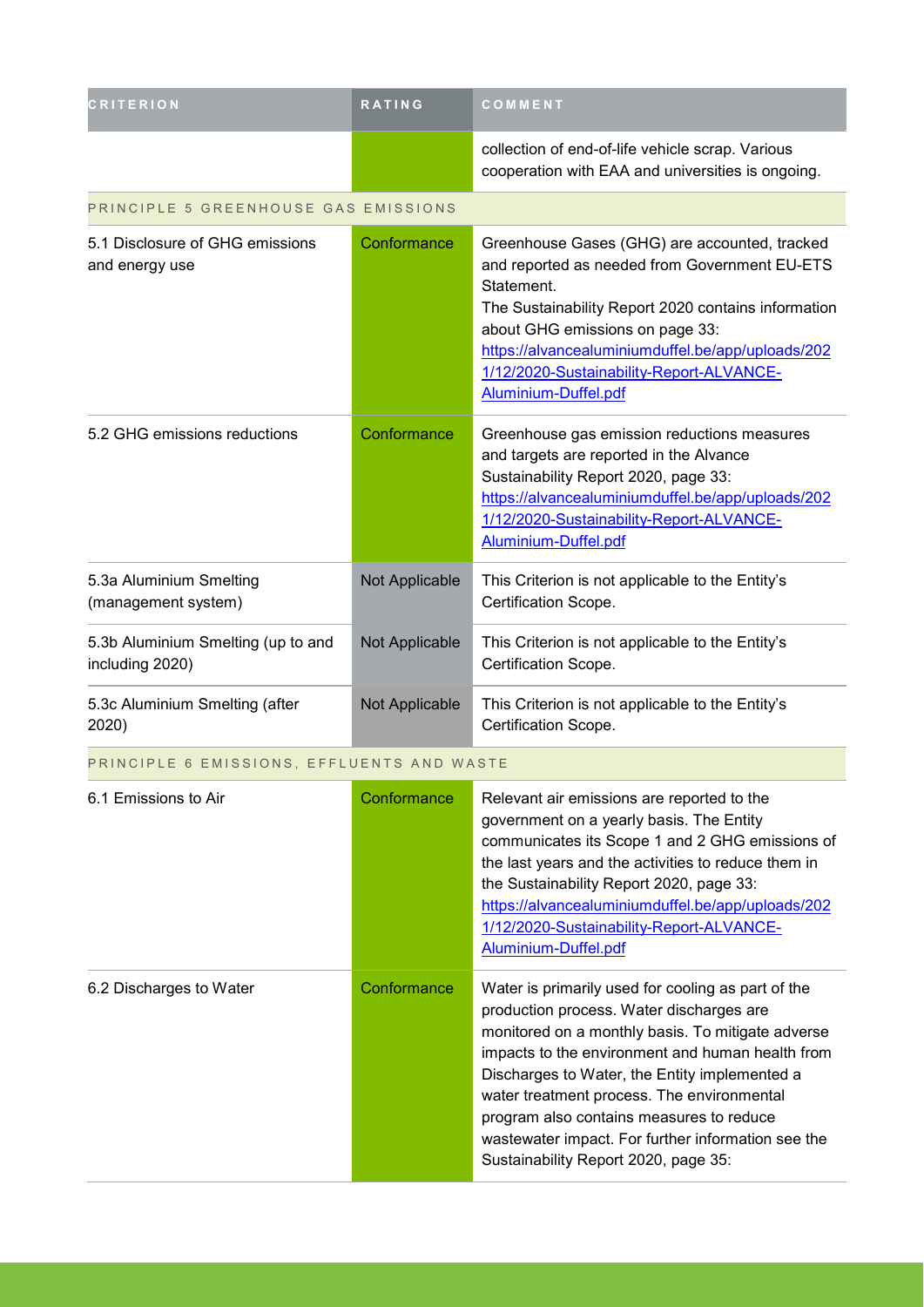| <b>CRITERION</b>                                                     | RATING      | COMMENT                                                                                                                                                                                                                                                                                                                                                                                                                                                                                                                                                                                                                                                                                                                                                                                               |
|----------------------------------------------------------------------|-------------|-------------------------------------------------------------------------------------------------------------------------------------------------------------------------------------------------------------------------------------------------------------------------------------------------------------------------------------------------------------------------------------------------------------------------------------------------------------------------------------------------------------------------------------------------------------------------------------------------------------------------------------------------------------------------------------------------------------------------------------------------------------------------------------------------------|
|                                                                      |             | https://alvancealuminiumduffel.be/app/uploads/202<br>1/12/2020-Sustainability-Report-ALVANCE-<br>Aluminium-Duffel.pdf                                                                                                                                                                                                                                                                                                                                                                                                                                                                                                                                                                                                                                                                                 |
| 6.3a Assessment and Management<br>of Spills and Leakage (assessment) | Conformance | Risk analysis is integral to the Environmental<br>Management System and covers emissions to air,<br>land and water for the rolling mill and casthouse.<br>Areas with high risk are identified and plans for<br>reducing risk are implemented.                                                                                                                                                                                                                                                                                                                                                                                                                                                                                                                                                         |
| 6.3b Assessment and Management<br>of Spills and Leakage (management) | Conformance | The emergency plan covers Spills and leakage. A<br>preventive maintenance system is implemented for<br>regular and risk-based checks of systems and<br>equipment for leakage and spills.                                                                                                                                                                                                                                                                                                                                                                                                                                                                                                                                                                                                              |
| 6.4a Reporting of Spills (immediate<br>disclosure)                   | Conformance | A procedure on how to handle and report Spills is in<br>place. Environmental incidents are reported to the<br>applicable governmental department. The one and<br>only spill was recorded and reported to<br>governmental service in 2017.                                                                                                                                                                                                                                                                                                                                                                                                                                                                                                                                                             |
| 6.4b Reporting of Spills (regular<br>reporting)                      | Conformance | Reporting of spills is covered by the implemented<br>ISO 14001:2015 system and part of annual<br>environmental/ sustainability reporting:<br>https://alvancealuminiumduffel.be/app/uploads/202<br>1/12/2020-Sustainability-Report-ALVANCE-<br>Aluminium-Duffel.pdf                                                                                                                                                                                                                                                                                                                                                                                                                                                                                                                                    |
| 6.5a Waste management and<br>reporting (strategy)                    | Conformance | Waste management is designed according to the<br>Waste Management Hierarchy. Regular reports to<br>the legal authority are issued annually. The Entity is<br>partnering with its customer to: understand their<br>key business and sustainability drivers to initiate<br>new product development; implement closed-loop<br>manufacturing processes to help them reduce<br>waste and incorporate more recycled content into<br>their products, and; pursue life cycle assessments<br>(LCAs) and environmental certification to quantify<br>the environmental benefits of certain products.<br>Further information is available in the Sustainability<br>Report 2020, page 34:<br>https://alvancealuminiumduffel.be/app/uploads/202<br>1/12/2020-Sustainability-Report-ALVANCE-<br>Aluminium-Duffel.pdf |
| 6.5b Waste management and<br>reporting (disclosure)                  | Conformance | Waste management is designed according to the<br>Waste Management Hierarchy. Types and volumes<br>of wastes and type of disposal are reported in the<br>annual report (IMJV) to government. The report<br>contains a waste statistic for Hazardous and Non-<br>Hazardous Waste. Information about waste                                                                                                                                                                                                                                                                                                                                                                                                                                                                                               |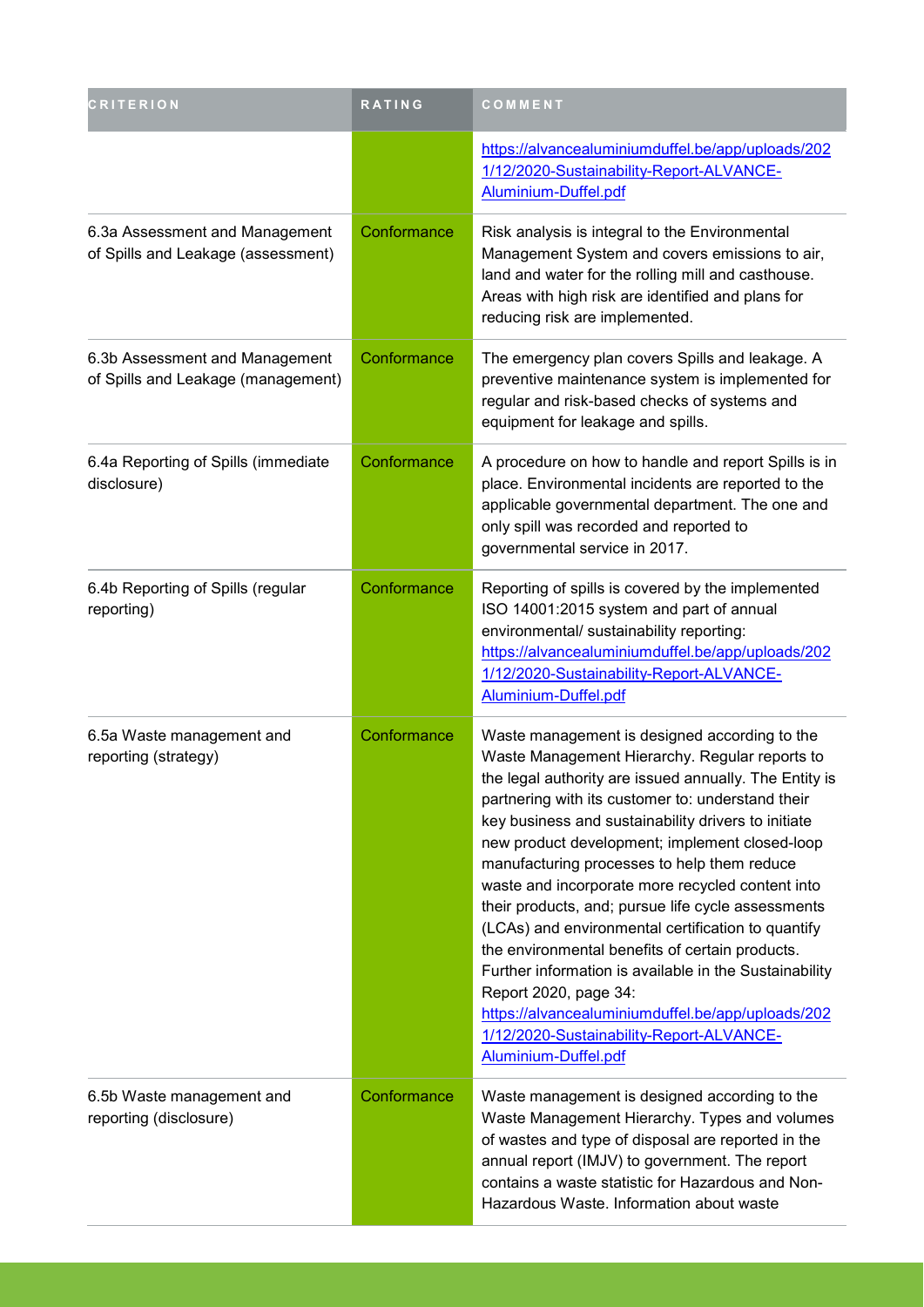| <b>CRITERION</b>                                                 | RATING         | COMMENT                                                                                                                                                                                                                                                            |
|------------------------------------------------------------------|----------------|--------------------------------------------------------------------------------------------------------------------------------------------------------------------------------------------------------------------------------------------------------------------|
|                                                                  |                | composition is also included in the Sustainability<br>Report 2020, Page 34:<br>https://alvancealuminiumduffel.be/app/uploads/202<br>1/12/2020-Sustainability-Report-ALVANCE-<br>Aluminium-Duffel.pdf                                                               |
| 6.6a Bauxite Residue (storage<br>construction)                   | Not Applicable | This Criterion is not applicable to the Entity's<br>Certification Scope.                                                                                                                                                                                           |
| 6.6b Bauxite Residue (integrity<br>checks and controls)          | Not Applicable | This Criterion is not applicable to the Entity's<br>Certification Scope.                                                                                                                                                                                           |
| 6.6c Bauxite Residue (water<br>discharge)                        | Not Applicable | This Criterion is not applicable to the Entity's<br>Certification Scope.                                                                                                                                                                                           |
| 6.6d Bauxite Residue (marine and<br>aquatic environments)        | Not Applicable | This Criterion is not applicable to the Entity's<br>Certification Scope.                                                                                                                                                                                           |
| 6.6e Bauxite Residue (starte of the<br>art technologies)         | Not Applicable | This Criterion is not applicable to the Entity's<br>Certification Scope.                                                                                                                                                                                           |
| 6.6f Bauxite Residue (remediation)                               | Not Applicable | This Criterion is not applicable to the Entity's<br>Certification Scope.                                                                                                                                                                                           |
| 6.7a Spent Pot Lining (SPL) (storage<br>and management)          | Not Applicable | This Criterion is not applicable to the Entity's<br>Certification Scope.                                                                                                                                                                                           |
| 6.7b Spent Pot Lining (SPL)<br>(recovery and recycling)          | Not Applicable | This Criterion is not applicable to the Entity's<br>Certification Scope.                                                                                                                                                                                           |
| 6.7c Spent Pot Lining (SPL)<br>(Untreated SPL)                   | Not Applicable | This Criterion is not applicable to the Entity's<br>Certification Scope.                                                                                                                                                                                           |
| 6.7d Spent Pot Lining (SPL) (review<br>of alternatives)          | Not Applicable | This Criterion is not applicable to the Entity's<br>Certification Scope.                                                                                                                                                                                           |
| 6.7e Spent Pot Lining (SPL) (marine<br>and aquatic environments) | Not Applicable | This Criterion is not applicable to the Entity's<br>Certification Scope.                                                                                                                                                                                           |
| 6.8a Dross (recovery)                                            | Conformance    | For each type of Dross different containers are<br>available for collection in the casthouse. Collected<br>Dross is sent to a company in Germany for<br>recycling. The resulting salt slag of the recycling<br>process is sent to a subcontractor to be recycled.  |
| 6.8b Dross (recycling)                                           | Conformance    | For each type of Dross different containers are<br>available for collection in the cast house. Collected<br>Dross is sent to a company in Germany for<br>recycling. The resulting salt slag of the recycling<br>process is sent to a subcontractor to be recycled. |

 $\overline{\phantom{a}}$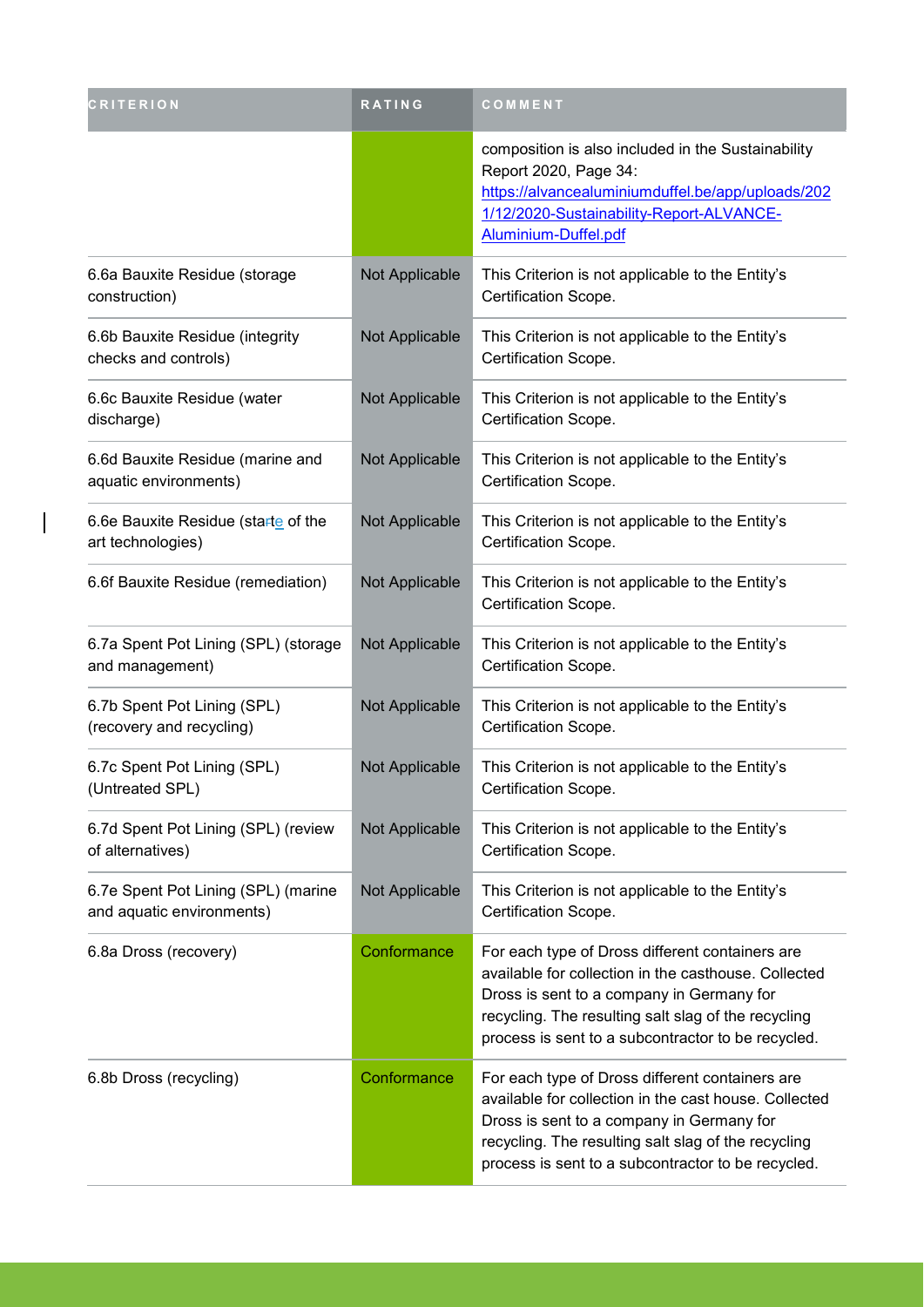| <b>CRITERION</b>                                                           | RATING         | COMMENT                                                                                                                                                                                                                                                                                                                                                                                                                                                      |
|----------------------------------------------------------------------------|----------------|--------------------------------------------------------------------------------------------------------------------------------------------------------------------------------------------------------------------------------------------------------------------------------------------------------------------------------------------------------------------------------------------------------------------------------------------------------------|
| 6.8c Dross (review of alternatives)                                        | Conformance    | All Dross is recycled, there is no landfilling of<br>Dross residues.                                                                                                                                                                                                                                                                                                                                                                                         |
| PRINCIPLE 7 WATER STEWARDSHIP                                              |                |                                                                                                                                                                                                                                                                                                                                                                                                                                                              |
| 7.1a Water assessment (mapping)                                            | Conformance    | The Entity identified and mapped its water<br>withdrawal and use by source and type.                                                                                                                                                                                                                                                                                                                                                                         |
| 7.1b Water assessment (risk<br>assessment)                                 | Conformance    | A risk assessment including water-related risks in<br>the Area of Influence is part of the Environmental<br>Management System. No significant material water-<br>related risks were identified.                                                                                                                                                                                                                                                              |
| 7.2a Water management<br>(management plans)                                | Not Applicable | Not applicable as no material water-related risks<br>were identified. However, water management is<br>part of the Environmental Management System.                                                                                                                                                                                                                                                                                                           |
| 7.2b Water management<br>(monitoring)                                      | Not Applicable | Not applicable as no material water-related risks<br>were identified. However, monitoring the<br>effectiveness of the plan is planned for the next<br>management review, including ASI requirements.                                                                                                                                                                                                                                                         |
| 7.3 Disclosure of water usage and<br>risks                                 | Conformance    | Water usage and wastewater are part of the<br>information provided in the annual report (IMJV<br>Water) to government and at the Entity's<br>Sustainability Report 2020, page 35:<br>https://alvancealuminiumduffel.be/app/uploads/202<br>1/12/2020-Sustainability-Report-ALVANCE-<br>Aluminium-Duffel.pdf                                                                                                                                                   |
| PRINCIPLE 8 BIODIVERSITY                                                   |                |                                                                                                                                                                                                                                                                                                                                                                                                                                                              |
| 8.1 Biodiversity assessment                                                | Conformance    | Risk assessment and investigation of biodiversity<br>impacts from activities on the Entity's premises and<br>in the Entity's Area of Influence was undertaken by<br>an external party. A detailed Improvement plan was<br>developed. Plant species were mapped and<br>registered. At some locations within the Entity's<br>boundary, non-endemic species were identified. A<br>number of Polygonum plants (alien species) were<br>found and will be removed. |
| 8.2a Biodiversity management<br>(biodiversity action plans)                | Conformance    | Based on the results of the biodiversity assessment<br>a Biodiversity Action Plan for the years 2018 to<br>2023 was prepared. The biodiversity<br>study/assessment and biodiversity plan were<br>presented to the public and internal stakeholders at<br>the beginning of 2019.                                                                                                                                                                              |
| 8.2b Biodiversity management<br>(consultation and mitigation<br>hierarchy) | Conformance    | The Biodiversity Action Plan is part of the<br>Biodiversity Assessment Report and includes time-<br>bound targets to address material impacts identified                                                                                                                                                                                                                                                                                                     |

 $\overline{\phantom{a}}$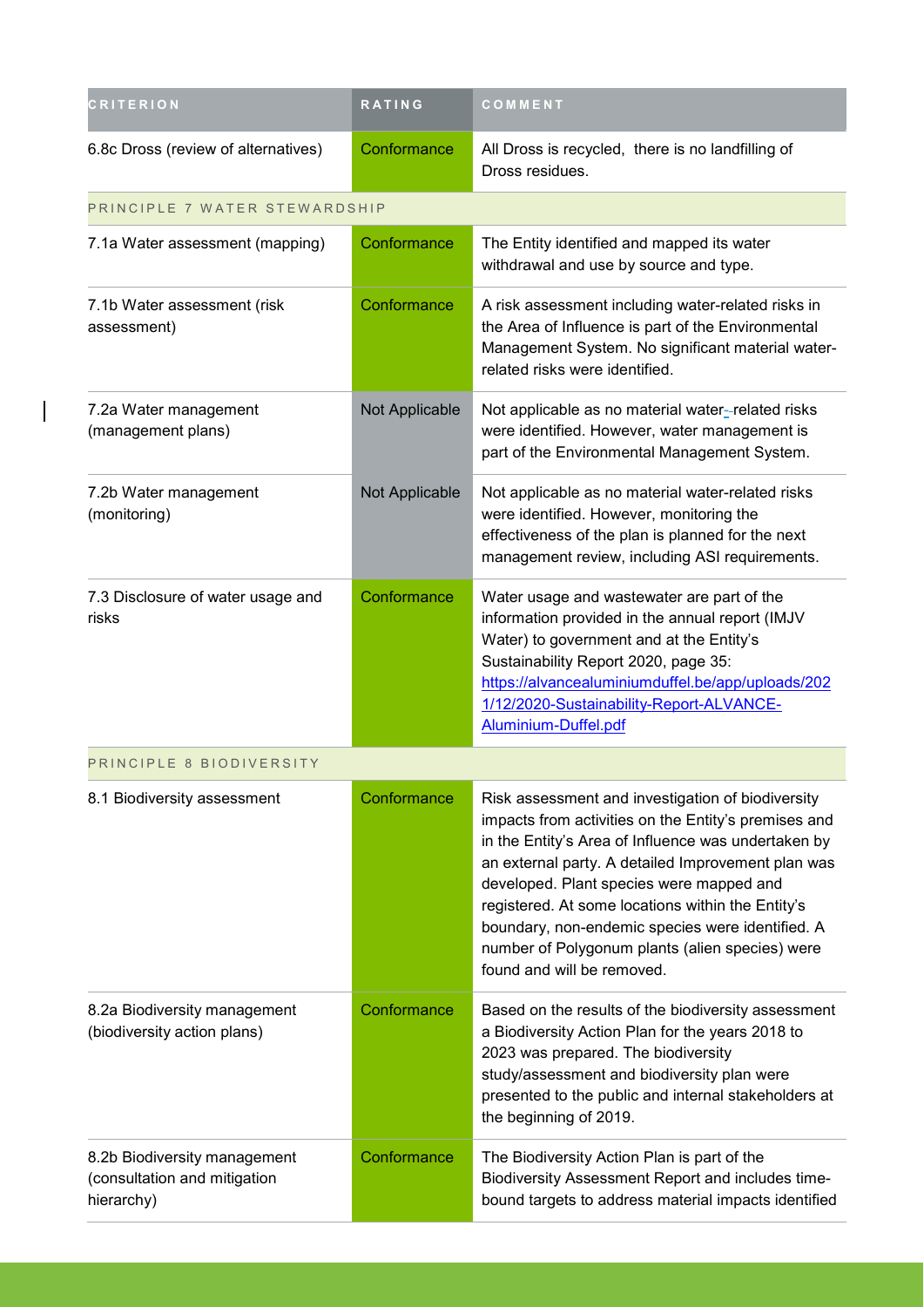| <b>CRITERION</b>                                                                          | <b>RATING</b>  | COMMENT                                                                                                                                                                                                                                                                                                                                                                                                                 |
|-------------------------------------------------------------------------------------------|----------------|-------------------------------------------------------------------------------------------------------------------------------------------------------------------------------------------------------------------------------------------------------------------------------------------------------------------------------------------------------------------------------------------------------------------------|
|                                                                                           |                | in the risk assessment. The Action Plan was<br>developed via a consultative approach and<br>designed in accordance with the Biodiversity<br>Mitigation Hierarchy by an external specialist.                                                                                                                                                                                                                             |
| 8.2c Biodiversity management<br>(reporting)                                               | Conformance    | The biodiversity study and Biodiversity Action Plan<br>were presented to the public and internal<br>stakeholders in January 2019. Outcomes of<br>biodiversity study are included in the Sustainability<br>Report.                                                                                                                                                                                                       |
| 8.3 Alien Species                                                                         | Conformance    | The initial biodiversity study identified the presence<br>of Alien Species. The Entity implemented an Action<br>Plan to eliminate Alien Species and to prevent<br>reintroduction of the plant species in the future.                                                                                                                                                                                                    |
| 8.4a Commitment to "No Go" in<br>World Heritage properties<br>(exploration and new mines) | Not Applicable | This Criterion is not applicable to the Entity's<br>Certification Scope.                                                                                                                                                                                                                                                                                                                                                |
| 8.4b Commitment to "No Go" in<br>World Heritage properties (existing<br>operations)       | Not Applicable | This Criterion is not applicable to the Entity's<br>Certification Scope.                                                                                                                                                                                                                                                                                                                                                |
| 8.5a Mine rehabilitation (best<br>available techniques)                                   | Not Applicable | This Criterion is not applicable to the Entity's<br>Certification Scope.                                                                                                                                                                                                                                                                                                                                                |
| 8.5b Mine rehabilitation (financial<br>provisions)                                        | Not Applicable | This Criterion is not applicable to the Entity's<br>Certification Scope.                                                                                                                                                                                                                                                                                                                                                |
| PRINCIPLE 9 HUMAN RIGHTS                                                                  |                |                                                                                                                                                                                                                                                                                                                                                                                                                         |
| 9.1a Human Rights Due Diligence<br>(policy)                                               | Conformance    | The Entity communicates in its Sustainability<br>Report the commitment to support the protection of<br>the internationally proclaimed Human Rights and<br>expects its suppliers to do so.                                                                                                                                                                                                                               |
| 9.1b Human Rights Due Diligence<br>(process)                                              | Conformance    | The Entity requests its suppliers to comply with its<br>Code of Conduct. It introduced processes to<br>comply with the conflict mineral disclosure<br>obligations. The Entity conducted a supplier survey<br>to identify potential risks and negative impact of its<br>suppliers on Human Rights. The Entity has<br>identified and addresses the topics of its main<br>stakeholder groups in the Sustainability Report. |
| 9.1c Human Rights Due Diligence<br>(remediation)                                          | Conformance    | The Entity communicates in its Sustainability<br>Report its commitment to comply with the UN<br>Human Rights principles and it expects, that<br>suppliers do the same. The Entity conducted a<br>supplier survey to identify potential risks and<br>negative impact of its suppliers on Human Rights.                                                                                                                   |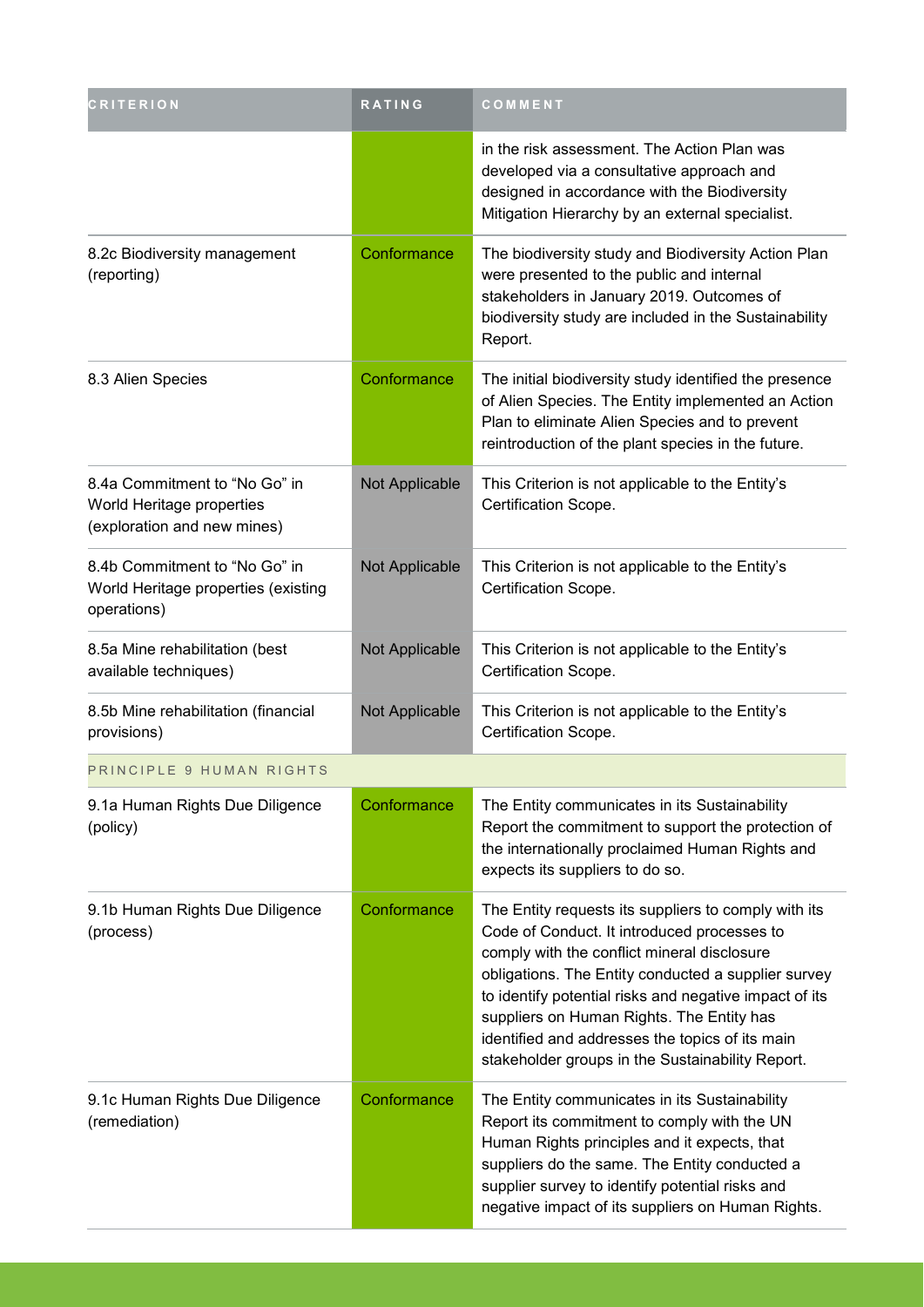| <b>CRITERION</b>                                 | RATING         | COMMENT                                                                                                                                                                                                                                                                                                                                                                                                                                                             |
|--------------------------------------------------|----------------|---------------------------------------------------------------------------------------------------------------------------------------------------------------------------------------------------------------------------------------------------------------------------------------------------------------------------------------------------------------------------------------------------------------------------------------------------------------------|
|                                                  |                | The Entity has identified and addresses the topics<br>of its main stakeholder groups in the Sustainability<br>Report.                                                                                                                                                                                                                                                                                                                                               |
| 9.2 Women's Rights                               | Conformance    | The Entity commits in its Code of Conduct to not<br>tolerate any form of Discrimination and to respect<br>gender diversity. Gender diversity is also reported<br>in the published Sustainability Report.                                                                                                                                                                                                                                                            |
| 9.3 Indigenous Peoples                           | Not Applicable | Not applicable, as there are no Indigenous Peoples<br>in Belgium.                                                                                                                                                                                                                                                                                                                                                                                                   |
| 9.4 Free, Prior, and Informed<br>Consent (FPIC)  | Not Applicable | Not applicable, as there are no Indigenous Peoples<br>in Belgium.                                                                                                                                                                                                                                                                                                                                                                                                   |
| 9.5 Cultural and sacred heritage                 | Not Applicable | Not applicable, as there are no Indigenous Peoples<br>in Belgium and there is no cultural and sacred<br>heritage affected.                                                                                                                                                                                                                                                                                                                                          |
| 9.6a Resettlements (avoid or<br>minimise)        | Not Applicable | Not applicable, as there are no Indigenous Peoples<br>in Belgium. No Resettlements have taken place<br>and no residents are affected by the Entity.                                                                                                                                                                                                                                                                                                                 |
| 9.6b Resettlements (where<br>unavoidable)        | Not Applicable | Not applicable, as there are no Indigenous Peoples<br>in Belgium. No Resettlements have taken place<br>and no residents are affected by the Entity.                                                                                                                                                                                                                                                                                                                 |
| 9.7a Local Communities (rights and<br>interests) | Conformance    | The Entity is in close contact with its neighbours<br>and periodic consultations take place. Stakeholders<br>with their interests were identified and mapped in<br>the Sustainability Report. All rights of the<br>neighbours are covered by Belgian law.                                                                                                                                                                                                           |
| 9.7b Local Communities (impacts)                 | Conformance    | The Entity identifies its neighbours as important<br>stakeholders and installed a Project Leader in 2020<br>to engage with the local Community. Neighbours<br>can reach the Entity 24 hours a day via telephone<br>+32 15 30 22 22 or via<br>info.duffel@alvancegroup.com. Details are<br>available in the Sustainability Report, page 24:<br>https://alvancealuminiumduffel.be/app/uploads/202<br>1/12/2020-Sustainability-Report-ALVANCE-<br>Aluminium-Duffel.pdf |
| 9.7c Local Communities (livelihoods)             | Conformance    | The Entity identified its neighbours as important<br>stakeholders and mapped their interests in the<br>Sustainability Report. It is in close contact with its<br>neighbours, periodic consultations take place to<br>identify and solve any negative impact on the<br>livelihoods of the neighbours.                                                                                                                                                                |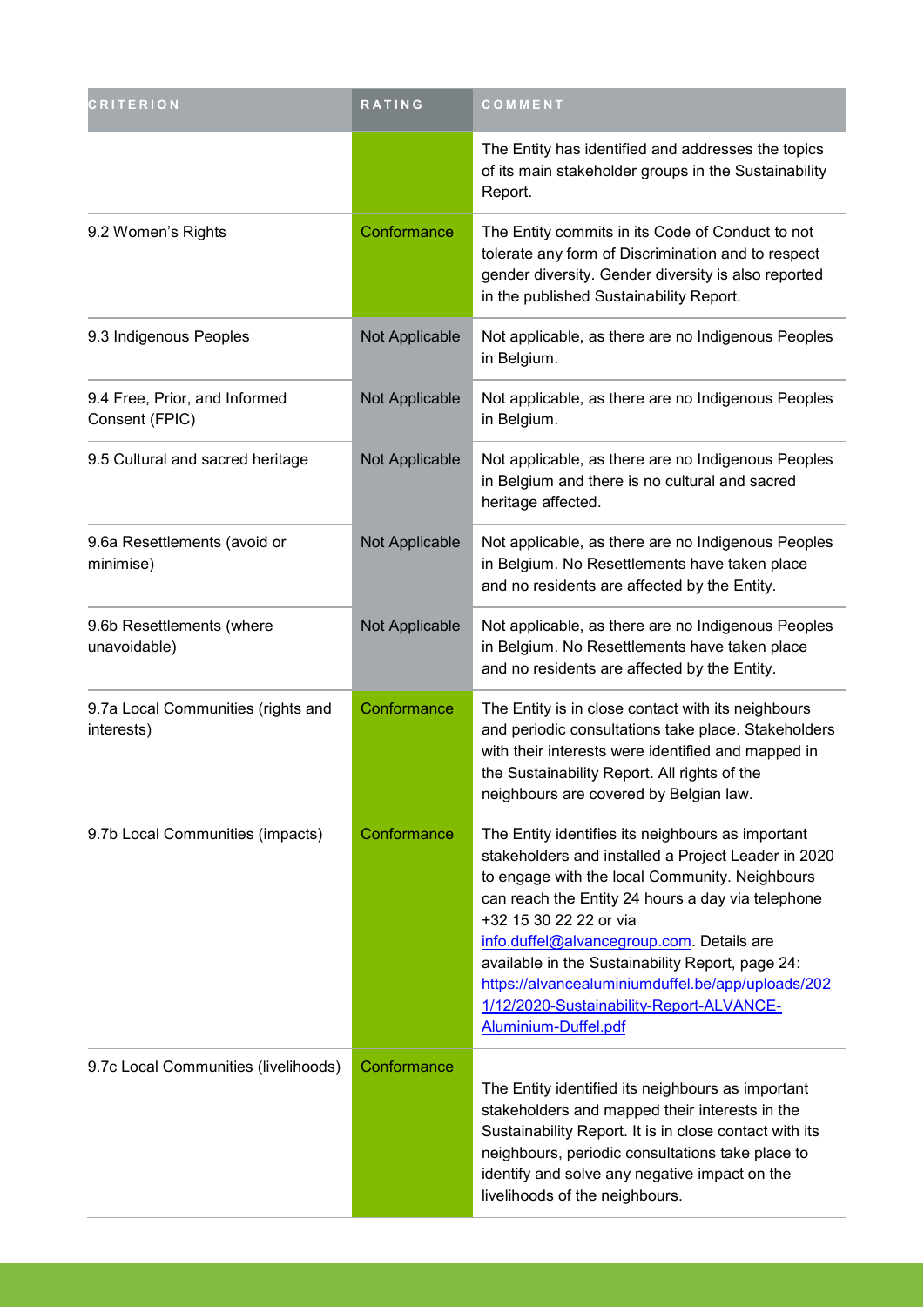| <b>CRITERION</b>                                                                                      | RATING         | COMMENT                                                                                                                                                                                                                                                                                                                                                                                                                                                                                                                                                   |
|-------------------------------------------------------------------------------------------------------|----------------|-----------------------------------------------------------------------------------------------------------------------------------------------------------------------------------------------------------------------------------------------------------------------------------------------------------------------------------------------------------------------------------------------------------------------------------------------------------------------------------------------------------------------------------------------------------|
| 9.8 Conflict-Affected and High-Risk<br>Areas                                                          | Conformance    | There are no activities in Conflict-Affected and<br>High-Risk Areas. The Entity's Policies and Code of<br>Conduct prohibit activities in conflict zones.                                                                                                                                                                                                                                                                                                                                                                                                  |
| 9.9 Security practice                                                                                 | Not Applicable | Plant security is provided through the Entity's own<br>staff, who are trained accordingly and are required<br>to pass an exam. A code of conduct for security<br>personnel exists.                                                                                                                                                                                                                                                                                                                                                                        |
| PRINCIPLE 10 LABOUR RIGHTS                                                                            |                |                                                                                                                                                                                                                                                                                                                                                                                                                                                                                                                                                           |
| 10.1a Freedom of Association and<br><b>Right to Collective Bargaining</b><br>(freedom of association) | Conformance    | The rights of Workers representation are regulated<br>by Belgian law. Several trade unions are present at<br>the Entity and they are included in the<br>representation of the Workers' rights (e.g. Workers<br>council, Health and Safety Committee). The Entity<br>communicates its commitment to the Freedom of<br>Association in the Sustainability Report and<br>expects the same from its suppliers, see page 21<br>and 38:<br>https://alvancealuminiumduffel.be/app/uploads/202<br>1/12/2020-Sustainability-Report-ALVANCE-<br>Aluminium-Duffel.pdf |
| 10.1b Freedom of Association and<br><b>Right to Collective Bargaining</b><br>(collective bargaining)  | Conformance    | The Entity communicates its commitment to<br>Collective Bargaining in the Sustainability Report<br>and expects the same from its suppliers. Collective<br>Bargaining Agreements exist on national, sectoral<br>and company level.                                                                                                                                                                                                                                                                                                                         |
| 10.1c Freedom of Association and<br><b>Right to Collective Bargaining</b><br>(alternative means)      | Not Applicable | Not applicable, as Freedom of Association and<br>Collective Bargaining are guaranteed by Belgian<br>law.                                                                                                                                                                                                                                                                                                                                                                                                                                                  |
| 10.2a Child Labour (minimum age)                                                                      | Conformance    | Child Labour is prohibited in Belgium and the<br>minimum working age is 15 years. The Entity only<br>employs Workers over 18 years old.                                                                                                                                                                                                                                                                                                                                                                                                                   |
| 10.2b Child Labour (hazardous)                                                                        | Conformance    | Child Labour is prohibited in Belgium and the<br>minimum working age is 15 years. Workers under<br>18 are prevented from carrying out hazardous work<br>by Belgian law. The Entity only employs Workers<br>over 18 years old.                                                                                                                                                                                                                                                                                                                             |
| 10.2c Child Labour (worst forms)                                                                      | Conformance    | Child Labour is prohibited in Belgium. The Entity<br>only employs Workers over 18 years and requires<br>from its suppliers to fight Forced Labour, modern<br>slavery and Child Labour.                                                                                                                                                                                                                                                                                                                                                                    |
| 10.3a Forced Labour (human<br>trafficking)                                                            | Conformance    | Forced Labour is prohibited in Belgium. The Entity<br>commits its position in the sustainability report and<br>in the supplier code of conduct. It requires from its                                                                                                                                                                                                                                                                                                                                                                                      |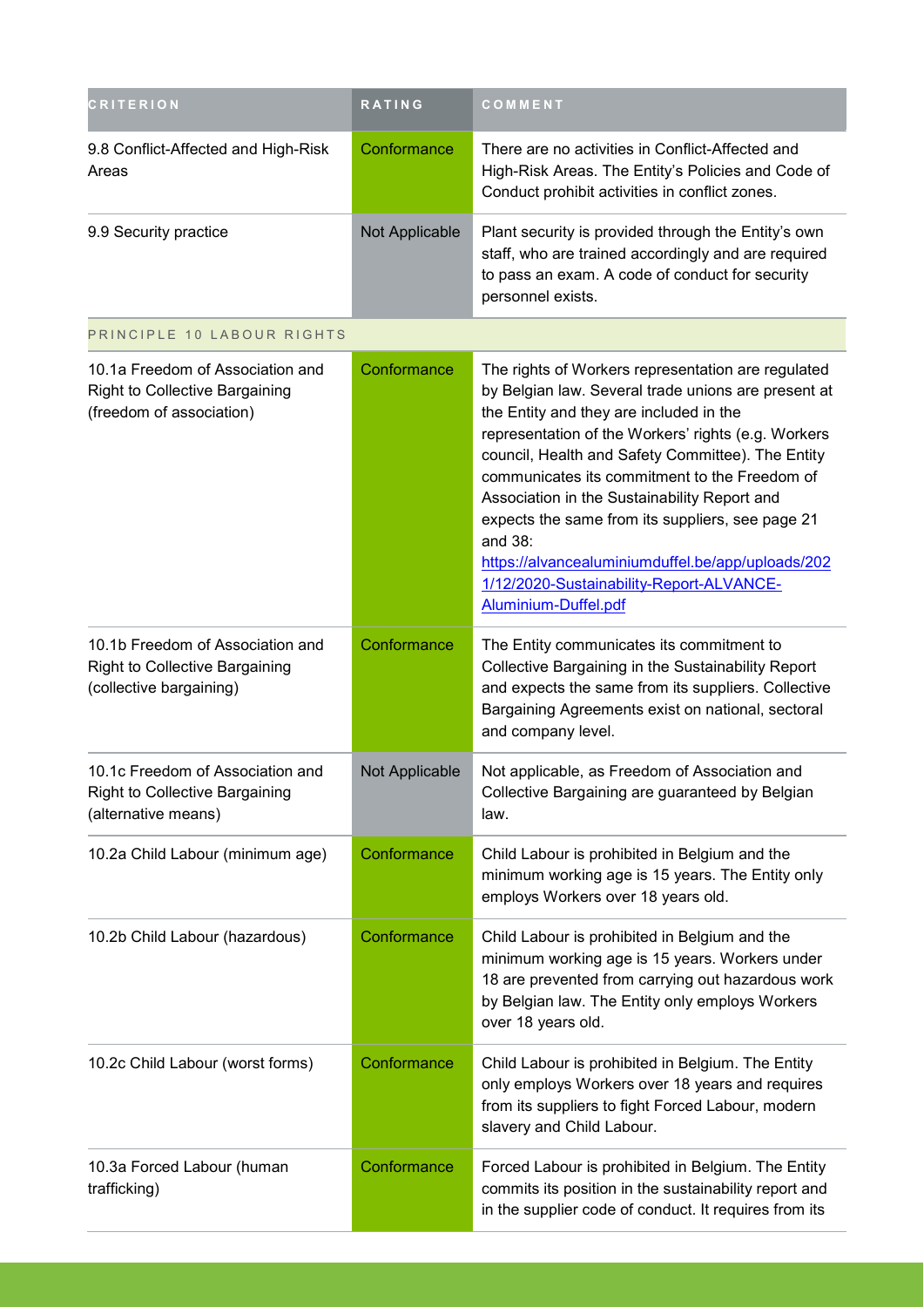| <b>CRITERION</b>                                                             | <b>RATING</b> | COMMENT                                                                                                                                                                                                                                                                                                                                                                                                                                                                                                                                      |
|------------------------------------------------------------------------------|---------------|----------------------------------------------------------------------------------------------------------------------------------------------------------------------------------------------------------------------------------------------------------------------------------------------------------------------------------------------------------------------------------------------------------------------------------------------------------------------------------------------------------------------------------------------|
|                                                                              |               | suppliers to fight Forced Labour and modern<br>slavery.                                                                                                                                                                                                                                                                                                                                                                                                                                                                                      |
| 10.3b Forced Labour (deposits, fees,<br>advances)                            | Conformance   | Forced Labour is prohibited in Belgium. The Entity<br>does not require any deposits, fees or advances<br>from its employees. It requires from its suppliers to<br>fight Forced Labour and modern slavery.                                                                                                                                                                                                                                                                                                                                    |
| 10.3c Forced Labour (migrant<br>workers)                                     | Conformance   | The Entity does not require any deposits, fees or<br>advances from its employees. It requires from its<br>suppliers to fight Forced Labour and modern<br>slavery.                                                                                                                                                                                                                                                                                                                                                                            |
| 10.3d Forced Labour (debt bondage)                                           | Conformance   | Forced Labour is prohibited in Belgium. The Entity<br>does not hold workers in Debt Bondage. It requires<br>from its suppliers to Forced Labour and modern<br>slavery.                                                                                                                                                                                                                                                                                                                                                                       |
| 10.3e Forced Labour (freedom of<br>movement)                                 | Conformance   | The Entity is not involved in Forced Labour. There<br>is no restriction in the freedom of movement at the<br>site.                                                                                                                                                                                                                                                                                                                                                                                                                           |
| 10.3f Forced Labour (retention of<br>identity papers, permits, certificates) | Conformance   | The Entity is not involved in Forced Labour. The<br>Entity does not hold original documents only copies<br>of identity papers and passports in the Workers'<br>files.                                                                                                                                                                                                                                                                                                                                                                        |
| 10.3g Forced Labour (freedom to<br>terminate employment)                     | Conformance   | The Entity is not involved in Forced Labour. The<br>time for announced termination of the working<br>contract is regulated by Belgian law.                                                                                                                                                                                                                                                                                                                                                                                                   |
| 10.4 Non-Discrimination                                                      | Conformance   | Discrimination is prohibited by Belgian law. The<br>Entity states in its Sustainability Report and in its<br>Code of Conduct, that Discrimination is neither<br>tolerated at the site nor at the suppliers:<br>https://alvancealuminiumduffel.be/app/uploads/202<br>1/12/2020-Sustainability-Report-ALVANCE-<br>Aluminium-Duffel.pdf                                                                                                                                                                                                         |
| 10.5 Communication and<br>engagement                                         | Conformance   | The Entity has direct communication channels<br>between management and Workers and their<br>representatives. Workers can contact their<br>representatives or four nominated trust persons to<br>discuss issues on their behalf. A hotline for<br>reporting any issues exists is communicated<br>internally and externally. Further information is<br>available in the Sustainability Report, page 21, 24<br>and 38:<br>https://alvancealuminiumduffel.be/app/uploads/202<br>1/12/2020-Sustainability-Report-ALVANCE-<br>Aluminium-Duffel.pdf |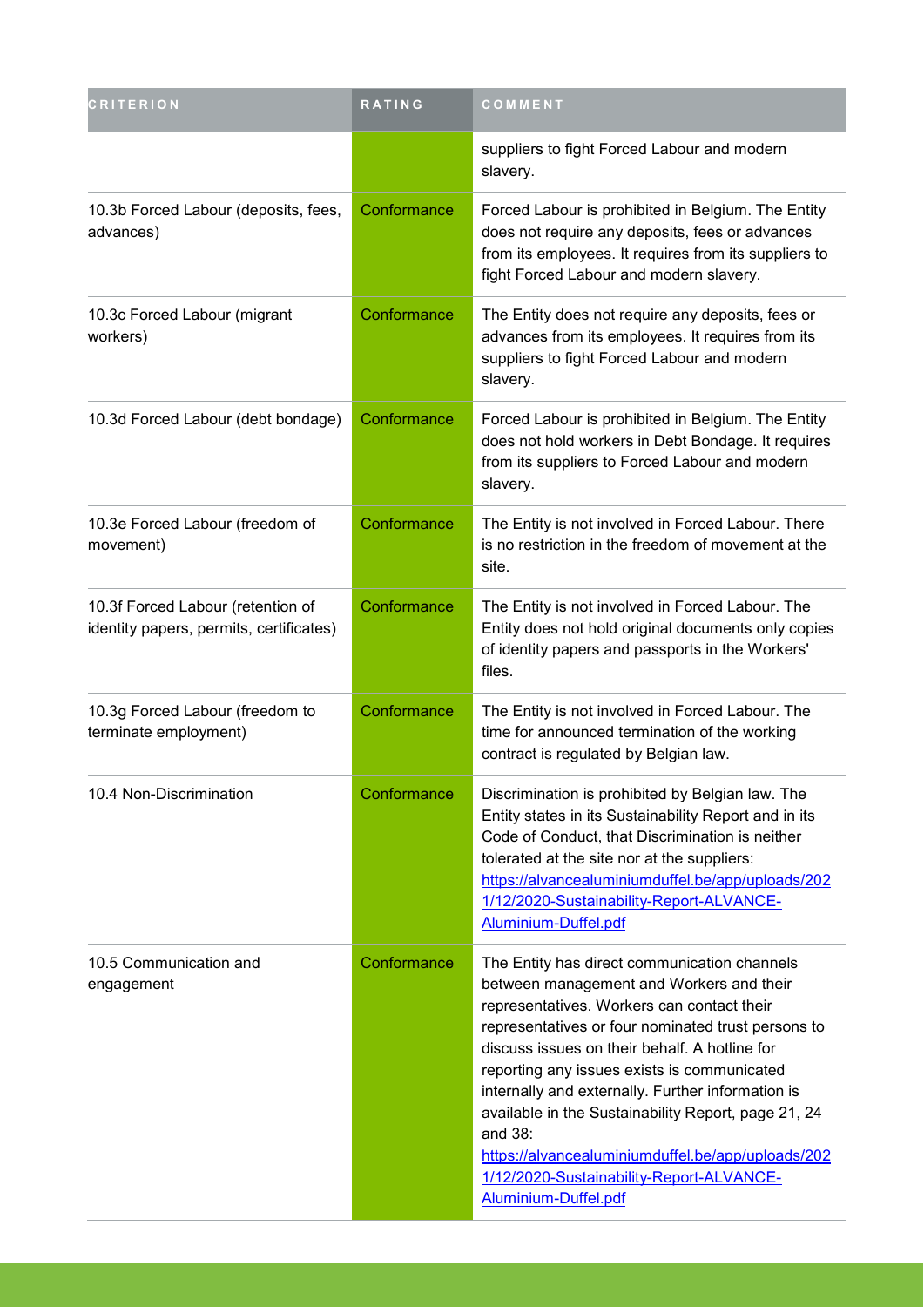| <b>CRITERION</b>                                                                        | <b>RATING</b> | COMMENT                                                                                                                                                                                                                                                                                                                                                                      |
|-----------------------------------------------------------------------------------------|---------------|------------------------------------------------------------------------------------------------------------------------------------------------------------------------------------------------------------------------------------------------------------------------------------------------------------------------------------------------------------------------------|
| 10.6 Disciplinary practices                                                             | Conformance   | Coercion and harassment are forbidden under<br>Belgian law. Permitted Disciplinary procedures are<br>documented in the work rules. Implementation of<br>these procedures was verified during the interviews<br>with the workers, the independent worker<br>representatives and the human resources<br>managers.                                                              |
| 10.7a Remuneration (living wage)                                                        | Conformance   | Wages are regulated through the Collective<br>Bargaining Agreement of the sector. The Entity<br>provides additional financial and non-financial<br>benefits for the employees. The Entity requires<br>from its suppliers to pay minimum wages in<br>accordance with local law and to ensure the<br>compensation of living wages according to the local<br>living conditions. |
| 10.7b Remuneration (method of<br>payment)                                               | Conformance   | All payments are documented and submitted on a<br>monthly basis to the employees' bank accounts.                                                                                                                                                                                                                                                                             |
| 10.8 Working Time                                                                       | Conformance   | Working hours are recorded electronically and paid<br>with the relevant bonus payments. Working<br>schedules are part of the Entity's work rules.                                                                                                                                                                                                                            |
| PRINCIPLE 11 OCCUPATIONAL HEALTH AND SAFETY                                             |               |                                                                                                                                                                                                                                                                                                                                                                              |
| 11.1a Occupational Health and<br>Safety (OH&S) Policy (policy)                          | Conformance   | The Entity has a Policy on Environment, Health and<br>Safety, that is available at different places in the<br>plant and on the website:<br>https://alvancealuminiumduffel.be/app/uploads/202<br>1/07/2021-ALVANCE-Aluminium-Duffel-BV-Policy-<br>on-EHS-final-FV41.pdf                                                                                                       |
| 11.1b Occupational Health and<br>Safety (OH&S) Policy (workers and<br>visitors)         | Conformance   | The Entity has a Policy on Environment, Health and<br>Safety, that is available at different places in the<br>plant and on the website:<br>https://alvancealuminiumduffel.be/app/uploads/202<br>1/07/2021-ALVANCE-Aluminium-Duffel-BV-Policy-<br>on-EHS-final-FV41.pdf                                                                                                       |
| 11.1c Occupational Health and<br>Safety (OH&S) Policy (applicable<br>law and standards) | Conformance   | The Entity has a Policy on Environment, Health and<br>Safety. It contains the commitment to comply with<br>all applicable Environmental, Health and Safety<br>laws. It is communicated internally and can be<br>downloaded from the website:<br>https://alvancealuminiumduffel.be/app/uploads/202<br>1/07/2021-ALVANCE-Aluminium-Duffel-BV-Policy-<br>on-EHS-final-FV41.pdf  |
| 11.1d Occupational Health and<br>Safety (OH&S) Policy (right to stop<br>unsafe work)    | Conformance   | The Entity communicates in its EHS Policy, that<br>employees will not perform any work action or task<br>that they consider unsafe:                                                                                                                                                                                                                                          |